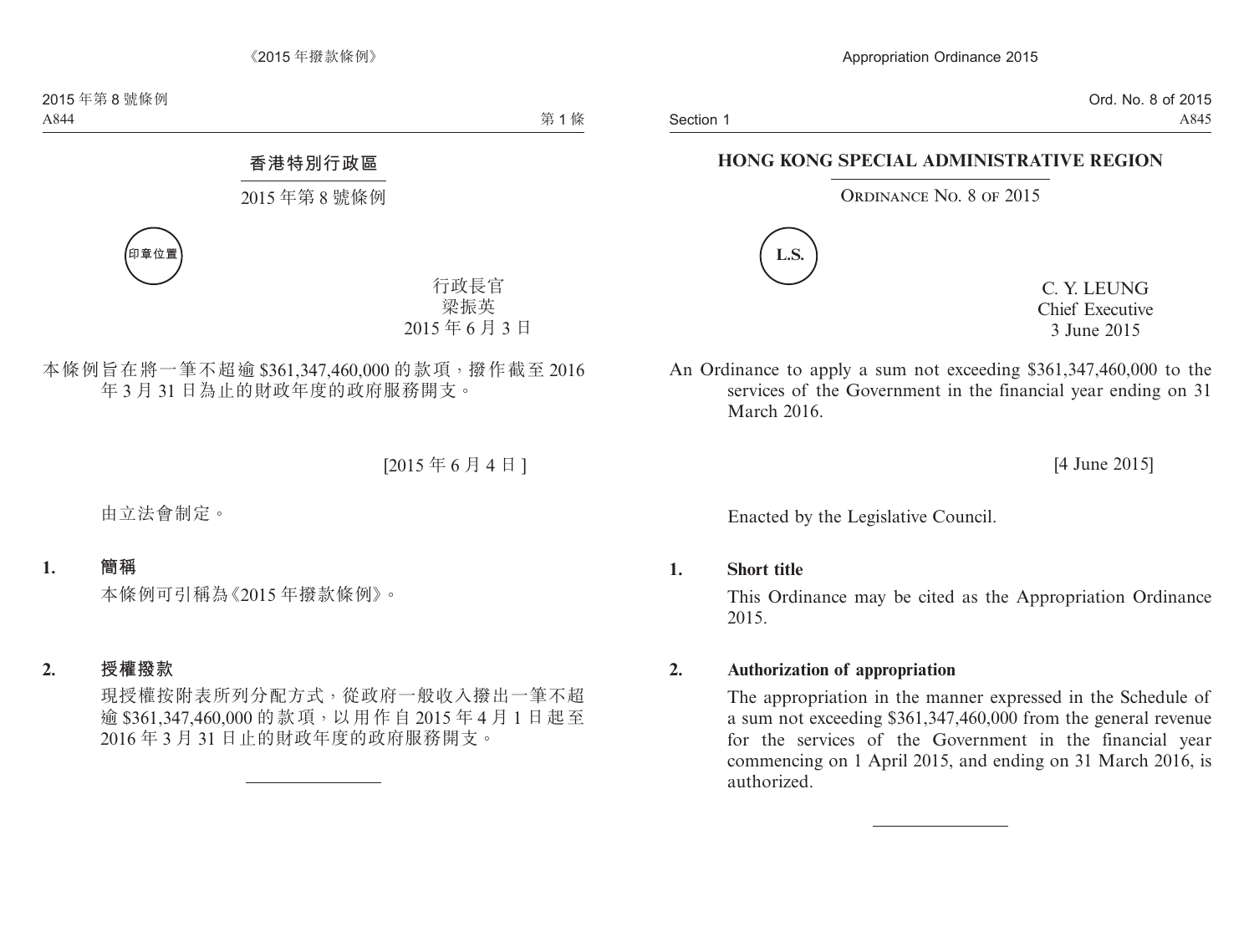| Schedule | Ord. No. 8 of 2015 |
|----------|--------------------|
|          | A847               |
|          |                    |

# **Schedule** [s. 2]

| Number<br>of Vote | Head of Expenditure                                                           | Amount<br>of Vote<br>$\overline{\mathbb{S}}$ |
|-------------------|-------------------------------------------------------------------------------|----------------------------------------------|
| 21                |                                                                               | 101,508,000                                  |
| 22                | Agriculture, Fisheries and Conservation                                       |                                              |
|                   |                                                                               | 1,233,499,000                                |
| 23                |                                                                               | 87,279,000                                   |
| 24                |                                                                               | 152,589,000                                  |
| 25                | Architectural Services Department                                             | 1,892,270,000                                |
| 26                | Census and Statistics Department                                              | 675,314,000                                  |
| 27                |                                                                               | 99,546,000                                   |
| 28                |                                                                               | 903,375,000                                  |
| 30                | Correctional Services Department                                              | 3,519,735,000                                |
| 31                | Customs and Excise Department                                                 | 3,316,890,000                                |
| 33                | Civil Engineering and Development                                             |                                              |
|                   |                                                                               | 2,257,938,000                                |
| 37                |                                                                               | 6,470,478,000                                |
| 39                | Drainage Services Department                                                  | 2,416,746,000                                |
| 42                | <b>Electrical and Mechanical Services</b>                                     |                                              |
|                   |                                                                               | 462,437,000                                  |
| 44                | Environmental Protection Department                                           | 6,996,144,000                                |
| 45                |                                                                               | 5,380,447,000                                |
| 46                | General Expenses of the Civil Service                                         | 3,351,738,000                                |
| 47                | Government Secretariat: Office of the<br>Government Chief Information Officer | 714,743,000                                  |
| 48                |                                                                               | 445,799,000                                  |
|                   |                                                                               |                                              |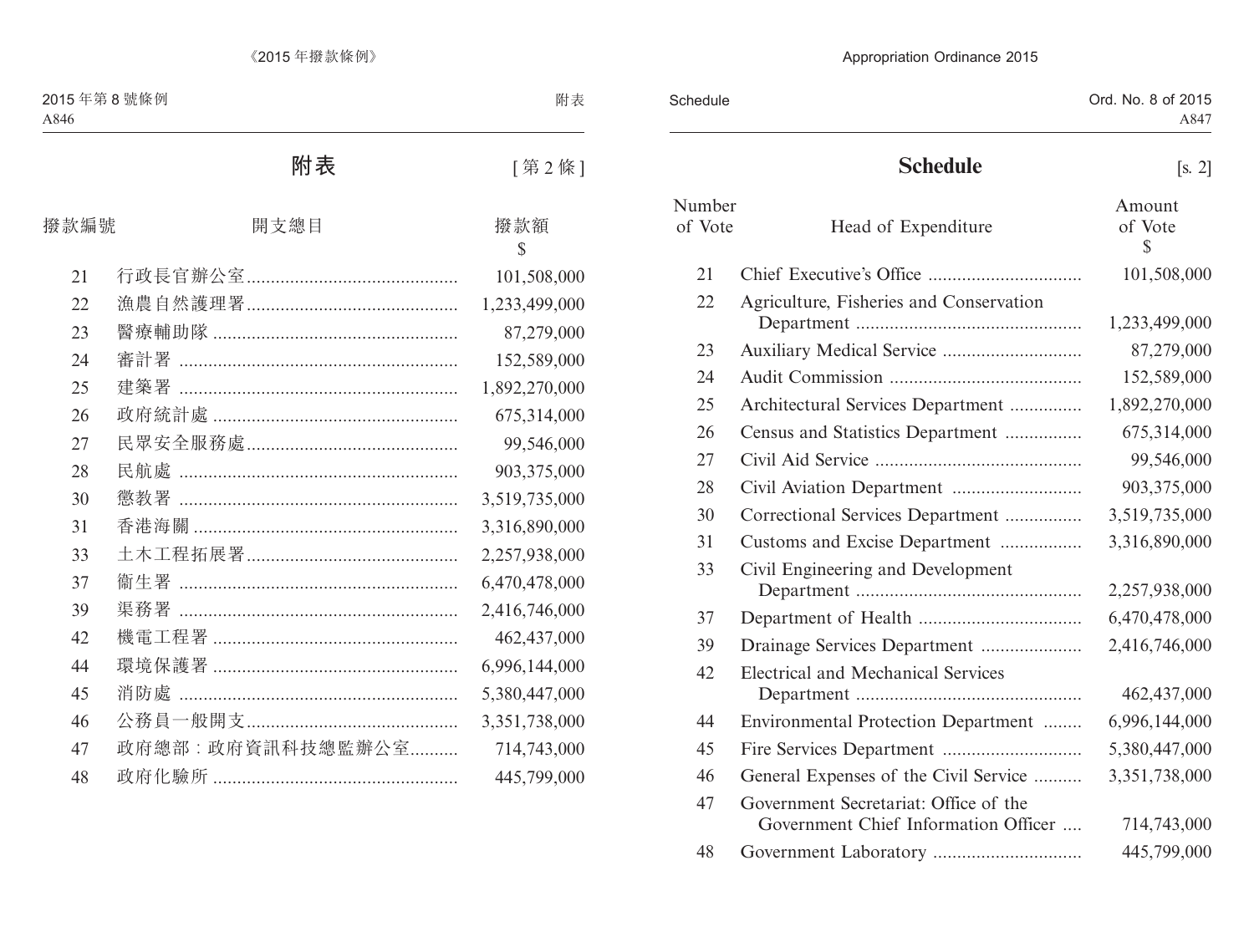| Schedule          |                                                                                                       | Ord. No. 8 of 2015<br>A849 |
|-------------------|-------------------------------------------------------------------------------------------------------|----------------------------|
| Number<br>of Vote | Head of Expenditure                                                                                   | Amount<br>of Vote<br>\$    |
| 49                | Food and Environmental Hygiene                                                                        | 5,923,986,000              |
| 51                | Government Property Agency                                                                            | 1,901,449,000              |
| 53                | Government Secretariat: Home Affairs                                                                  | 1,672,933,000              |
| 55                | Government Secretariat: Commerce and<br>Economic Development Bureau<br>(Communications and Technology | 340,399,000                |
| 59                | Government Logistics Department                                                                       | 550,992,000                |
| 60                |                                                                                                       | 2,639,769,000              |
| 62                |                                                                                                       | 280,437,000                |
| 63                |                                                                                                       | 2,370,979,000              |
| 70                |                                                                                                       | 3,910,311,000              |
| 72                | <b>Independent Commission Against</b>                                                                 | 977,866,000                |
| 74                | Information Services Department                                                                       | 449,664,000                |
| 76                | Inland Revenue Department                                                                             | 1,451,062,000              |
| 78                | Intellectual Property Department                                                                      | 137,480,000                |
| 79                |                                                                                                       | 115,139,000                |
| 80                |                                                                                                       | 1,437,185,000              |
| 82                |                                                                                                       | 1,243,103,000              |
| 90                |                                                                                                       | 1,917,957,000              |
| 91                |                                                                                                       | 2,265,591,000              |
| 92                |                                                                                                       | 1,980,026,000              |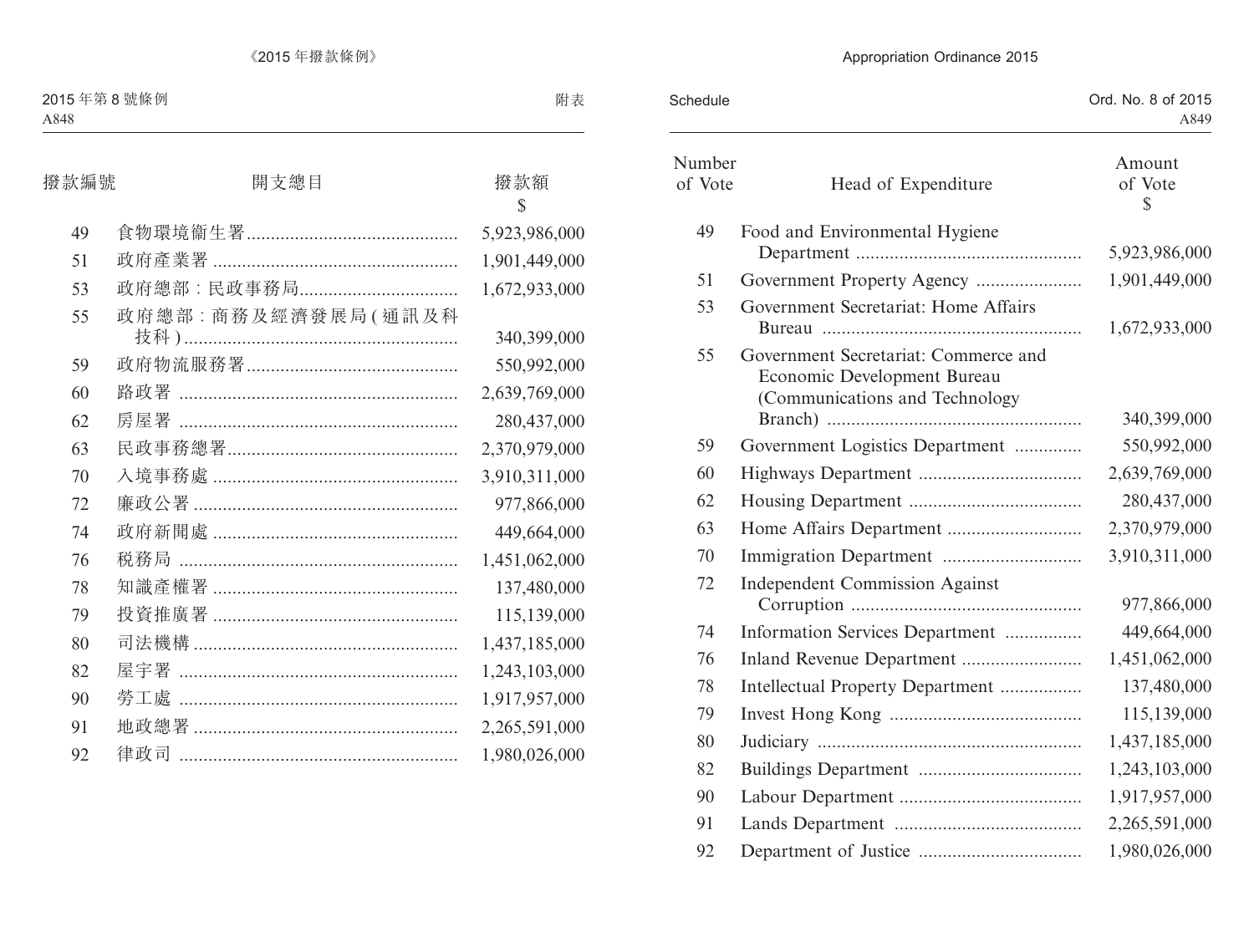| Schedule          |                                                                           | Ord. No. 8 of 2015<br>A851        |
|-------------------|---------------------------------------------------------------------------|-----------------------------------|
| Number<br>of Vote | Head of Expenditure                                                       | Amount<br>of Vote<br>$\mathbb{S}$ |
| 94                |                                                                           | 845,148,000                       |
| 95                | Leisure and Cultural Services Department                                  | 7,482,663,000                     |
| 96                | Government Secretariat: Overseas Economic                                 | 355,773,000                       |
| 100               |                                                                           | 1,178,092,000                     |
| 106               |                                                                           | 23,710,238,000                    |
| 112               | Legislative Council Commission                                            | 758,559,000                       |
| 114               |                                                                           | 107,146,000                       |
| 116               |                                                                           | 154,373,000                       |
| 118               |                                                                           | 629,834,000                       |
| 120               |                                                                           | 29,712,370,000                    |
| 121               | Independent Police Complaints Council                                     | 57,282,000                        |
| 122               |                                                                           | 16,800,671,000                    |
| 136               | Public Service Commission Secretariat                                     | 21,943,000                        |
| 137               | Government Secretariat: Environment                                       | 81,433,000                        |
| 138               | Government Secretariat: Development<br>Bureau (Planning and Lands Branch) | 315,760,000                       |
| 139               | Government Secretariat: Food and Health                                   | 84,292,000                        |
| 140               | Government Secretariat: Food and Health                                   | 50,400,595,000                    |
| 141               | Government Secretariat: Labour and Welfare                                | 801,736,000                       |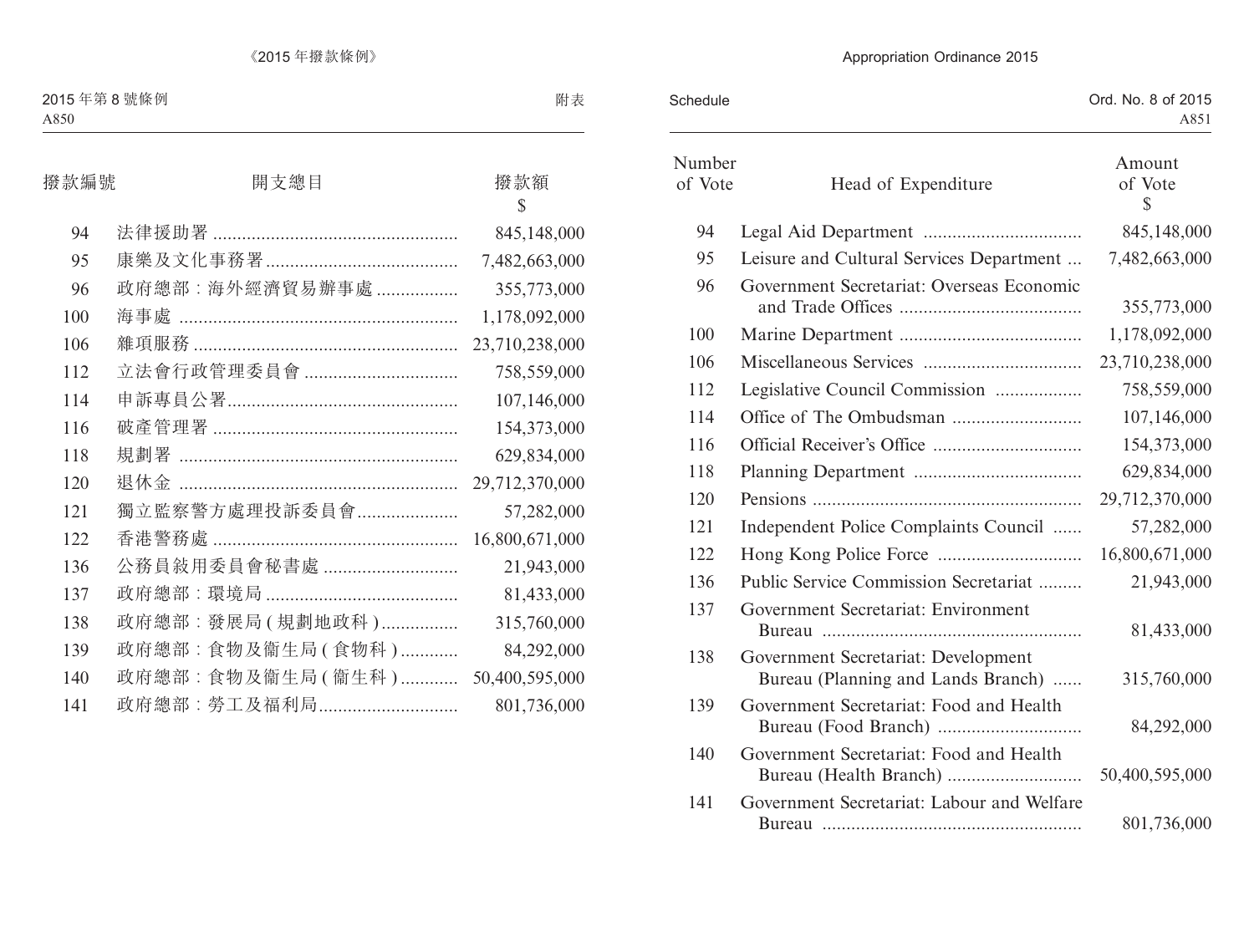| Schedule          |                                                                                                        | Ord. No. 8 of 2015<br>A853 |
|-------------------|--------------------------------------------------------------------------------------------------------|----------------------------|
| Number<br>of Vote | Head of Expenditure                                                                                    | Amount<br>of Vote<br>\$    |
| 142               | Government Secretariat: Offices of the Chief<br>Secretary for Administration and the                   | 853,206,000                |
| 143               | Government Secretariat: Civil Service                                                                  | 557,046,000                |
| 144               | Government Secretariat: Constitutional and<br>Mainland Affairs Bureau                                  | 580,613,000                |
| 147               | Government Secretariat: Financial Services<br>and the Treasury Bureau (The Treasury                    | 408,697,000                |
| 148               | Government Secretariat: Financial Services<br>and the Treasury Bureau (Financial                       | 229,784,000                |
| 151               | Government Secretariat: Security Bureau                                                                | 356,065,000                |
| 152               | Government Secretariat: Commerce and<br>Economic Development Bureau<br>(Commerce, Industry and Tourism | 1,829,156,000              |
| 155               | Government Secretariat: Innovation and                                                                 | 620,295,000                |
| 156               | Government Secretariat: Education                                                                      | 51,382,677,000             |
| 158               | Government Secretariat: Transport and<br>Housing Bureau (Transport Branch)                             | 223,327,000                |
| 159               | Government Secretariat: Development                                                                    | 416,442,000                |
| 160               | Radio Television Hong Kong                                                                             | 823,102,000                |